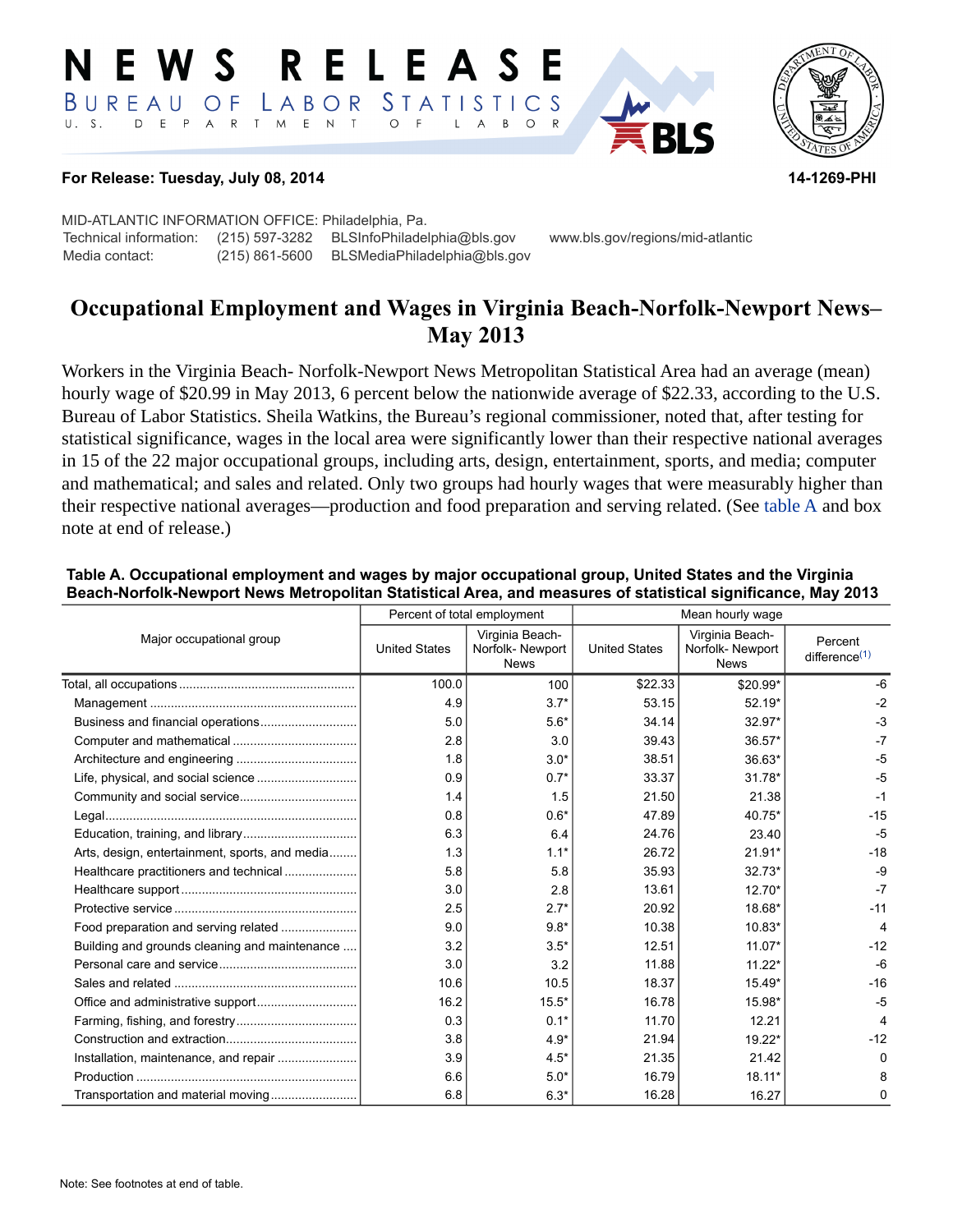#### **Table A. Occupational employment and wages by major occupational group, United States and the Virginia Beach-Norfolk-Newport News Metropolitan Statistical Area, and measures of statistical significance, May 2013 - Continued**

| Major occupational group                                                                          | Percent of total employment |                                            | Mean hourly wage     |                                                   |                                      |
|---------------------------------------------------------------------------------------------------|-----------------------------|--------------------------------------------|----------------------|---------------------------------------------------|--------------------------------------|
|                                                                                                   | United States               | Virginia Beach-<br>Norfolk-Newport<br>News | <b>United States</b> | Virginia Beach-<br>Norfolk-Newport<br><b>News</b> | Percent<br>difference <sup>(1)</sup> |
| * The percent share of employment or mean<br>hourly wage for this area is significantly different |                             |                                            |                      |                                                   |                                      |
| from the national average of all areas at the 90-                                                 |                             |                                            |                      |                                                   |                                      |
| percent confidence level.                                                                         |                             |                                            |                      |                                                   |                                      |

<span id="page-1-0"></span>Footnotes:

(1) A positive percent difference measures how much the mean wage in Virginia Beach-Norfolk-Newport News is above the national mean wage, while a negative percent difference reflects a lower wage.

When compared to the nationwide distribution, Virginia Beach employment was more highly concentrated in 7 of the 22 occupational groups including architecture and engineering, construction and extraction, and food preparation and serving related. Conversely, eight groups had employment shares significantly below their national representation; these groups included production, management, and office and administrative support.

One occupational group—architecture and engineering—was chosen to illustrate the diversity of data available for any of the 22 major occupational categories. Virginia Beach had 21,590 jobs in architecture and engineering, accounting for 3.0 percent of local area employment, significantly larger than the 1.8-percent share nationally. The average hourly wage for this occupational group locally was \$36.63, significantly less than the national wage of \$38.51.

With employment of 2,030, electrical and electronics engineering technicians was the largest occupation within the architecture and engineering group, followed by mechincial engineers with 1,800 jobs. Among the higher-paying jobs were aerospace engineers and computer hardware engineers, with mean hourly wages of \$55.00 and \$52.15, respectively. At the lower end of the wage scale were surveying and mapping technicians (\$18.81) and architectural and civil drafters (\$22.34). (Detailed occupational data for architecture and engineering are presented in [table 1](#page-4-0) ; for a complete listing of detailed occupations available go to [www.bls.gov/oes/current/oes\\_47260.htm](https://www.bls.gov/oes/current/oes_47260.htm).)

Location quotients allow us to explore the occupational make-up of a metropolitan area by comparing the composition of jobs in an area relative to the national average. (See [table 1](#page-4-0) .) For example, a location quotient of 2.0 indicates that an occupation accounts for twice the share of employment in the area as it does nationally. In the Virginia Beach area, above-average concentrations of employment were found in several of the occupations within the architecture and engineering group. For instance, marine engineers and naval architects were employed at 19 times the national rate in Virginia Beach, and nuclear engineers at over 18 times the U.S. average. On the other hand, civil engineers had a location quotient of 1.1 in Virginia Beach, indicating that this particular occupation's local and national employment shares were similar.

These statistics are from the Occupational Employment Statistics (OES) survey, a federal-state cooperative program between BLS and State Workforce Agencies, in this case, the Virginia Employment Commission and the North Carolina Department of Commerce.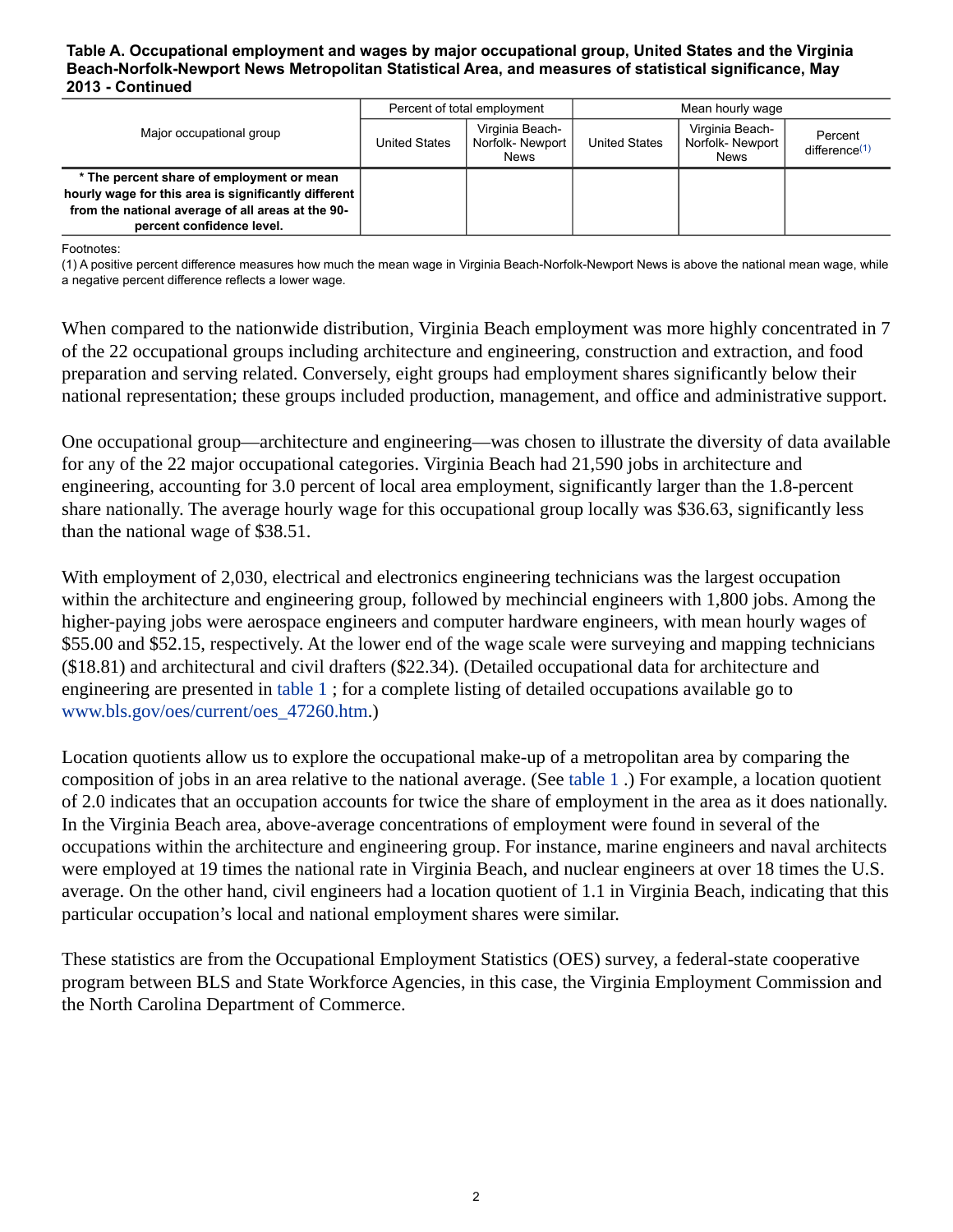## **Note**

OES wage and employment data for the 22 major occupational groups in the Virginia Beach-Norfolk-Newport News Metropolitan Statistical Area were compared to their respective national averages based on statistical significance testing. Only those occupations with wages or employment shares above or below the national wage or share after testing for significance at the 90-percent confidence level meet the criteria.

NOTE: A value that is statistically different from another does not necessarily mean that the difference has economic or practical significance. Statistical significance is concerned with the ability to make confident statements about a universe based on a sample. It is entirely possible that a large difference between two values is not significantly different statistically, while a small difference is, since both the size and heterogeneity of the sample affect the relative error of the data being tested.

## **Technical Note**

The Occupational Employment Statistics (OES) survey is a semiannual mail survey measuring occupational employment and wage rates for wage and salary workers in nonfarm establishments in the United States. Guam, Puerto Rico, and the Virgin Islands are also surveyed, but their data are not included in the national estimates. OES estimates are constructed from a sample of about 1.2 million establishments. Forms are mailed to approximately 200,000 sampled establishments in May and November each year for a 3-year period. May 2013 estimates are based on responses from six semiannual panels collected in May 2013, November 2012, May 2012, November 2011, May 2011, and November 2010. The overall national response rate for the six panels is 75.3 percent based on establishments and 71.6 percent based on employment. The sample in the Virginia Beach-Norfolk-Newport News Metropolitan Statistical Area included 4,512 establishments with a response rate of 73 percent. For more information about OES concepts and methodology, go to [www.bls.gov/](https://www.bls.gov/news.release/ocwage.tn.htm) [news.release/ocwage.tn.htm](https://www.bls.gov/news.release/ocwage.tn.htm).

The OES survey provides estimates of employment and hourly and annual wages for wage and salary workers in 22 major occupational groups and 821 detailed occupations for the nation, states, metropolitan statistical areas, metropolitan divisions, and nonmetropolitan areas. In addition, employment and wage estimates for 94 minor groups and 458 broad occupations are available in the national data. OES data by state and metropolitan/nonmetropolitan area are available from [www.bls.gov/oes/current/oessrcst.htm](https://www.bls.gov/oes/current/oessrcst.htm) and [www.bls.gov/](https://www.bls.gov/oes/current/oessrcma.htm) [oes/current/oessrcma.htm,](https://www.bls.gov/oes/current/oessrcma.htm) respectively.

The May 2013 OES estimates are based on the 2010 Standard Occupational Classification (SOC) system and the 2012 North American Industry Classification System (NAICS). Information about the 2010 SOC is available on the BLS website at [www.bls.gov/soc](https://www.bls.gov/soc) and information about the 2012 NAICS is available at [www.bls.gov/bls/naics.htm.](https://www.bls.gov/bls/naics.htm)

## **Area definitions**

The substate area data published in this release reflect the standards and definitions established by the U.S. Office of Management and Budget.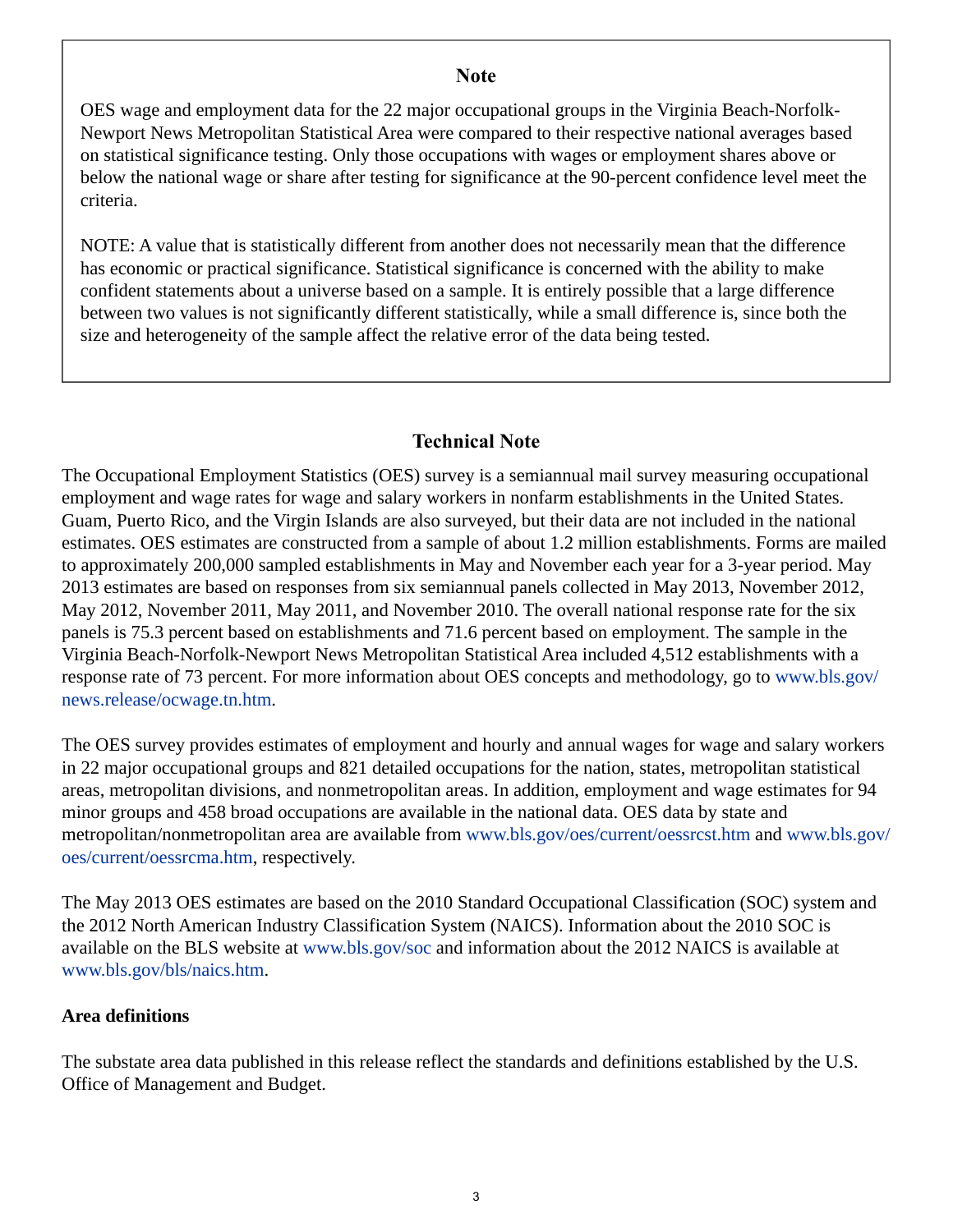The**Virginia Beach-Norfolk-Newport News, Va.-N.C. Metropolitan Statistical Area** includes Gloucester, Isle of Wight, James City, Mathews, Surry, and York Counties and Chesapeake, Hampton, Newport News, Norfolk, Poquoson, Portsmouth, Suffolk, Virginia Beach, and Williamsburg cities in Virginia and Currituck County in North Carolina.

## **Additional information**

OES data are available on our regional web page at <https://www.bls.gov/regions/mid-atlantic>. Answers to frequently asked questions about the OES data are available at [www.bls.gov/oes/oes\\_ques.htm](https://www.bls.gov/oes/oes_ques.htm). Detailed technical information about the OES survey is available in our Survey Methods and Reliability Statement on the BLS website at [www.bls.gov/oes/2013/may/methods\\_statement.pdf](https://www.bls.gov/oes/2013/may/methods_statement.pdf). Information in this release will be made available to sensory impaired individuals upon request – Voice phone: 202-691-5200; Federal Relay Service: 1-800-877-8339.